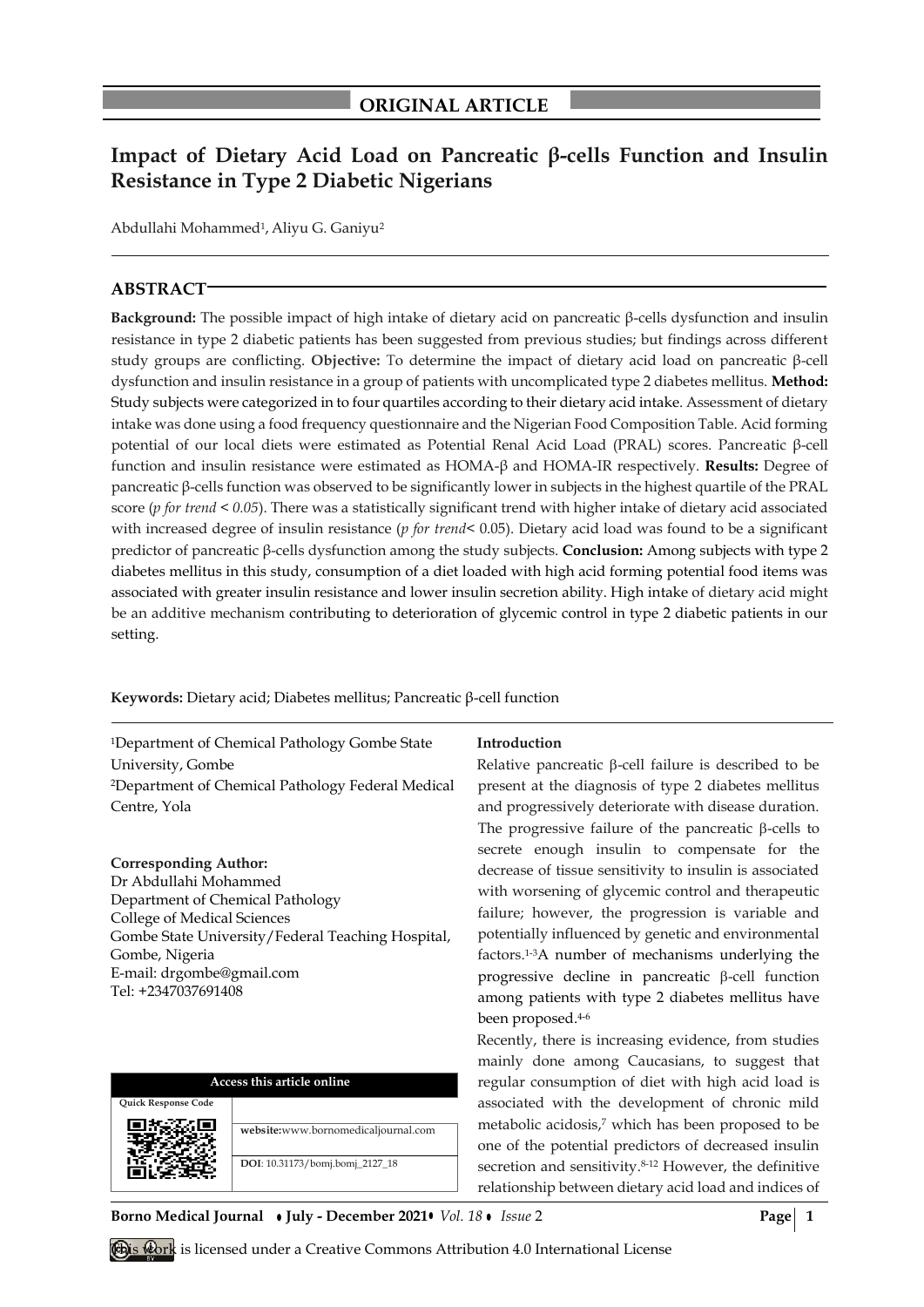insulin secretion and resistance, in diabetic patients and non-diabetics, is still controversial.13-21

Given that substantial differences in intake quality and quantities exist between Western and African settings,<sup>22</sup> studies investigating the independent effects of diet induced acid-base imbalance on the indices of insulin secretion and resistance among type 2 diabetic patients in our setting are warranted: with the hope of identifying targets for the optimization of treatment and reduction of the complications of the disease in our setting. Generally, food items such as red meat and eggs have high acid forming potential, while vegetables and fruits have low acid forming potential.

We aim to examine the impact of consumption of dietary acid load, as determined by potential renal acid load (PRAL) scores, on the degree of pancreatic β-cells dysfunction and insulin resistance in a group of Nigerian patients with uncomplicated type 2 diabetes mellitus.

#### **Method**

#### **Study population**

The participants for this cross-sectional analytical study were one hundred and ninety-two (192) patients with uncomplicated type 2 diabetes mellitus attending an outpatient clinic in the Gombe State Specialist Hospital, Gombe, Nigeria for routine follow up or for the first time. Ethical approval for the study was obtained from the Health Research Ethics Committee of the Gombe State Ministry of Health, Gombe, Nigeria and all the study participants gave informed consent.

WHO diagnostic criteria were used for the diagnosis of diabetes mellitus, and participants were classified as having type 2 diabetes mellitus based on clinical ground of non-dependence on insulin therapy for survival.<sup>1</sup> The study participants were grouped in to four quartiles according to their dietary PRAL scores (mEq/day). All study participants are Nigerians and living in Gombe State. The exclusion criteria were clinical and/or biochemical evidence of secondary diabetes mellitus or any other pre-existing disease, pregnancy, breastfeeding or use of contraceptives. Smoking and/or ingestion of alcohol, insulin dependence, current therapy with insulin or other medications known to interfere with insulin metabolism were also part of the exclusion criteria. Under-reporters,  $(\leq 800 \text{ kcal/day})$  or over-reporters (> 4,200 kcal/day) of dietary intake and those on special diets during the recruitment were also excluded.

#### **Data collection**

The demographic and clinical characteristics of the participants, including age, sex, dietary intake and duration of diabetes mellitus were obtained and recorded. Each participant underwent a routine physical examination; body height and weight were taken with each participant standing erect without shoes or headgear and with only undergarment. Body mass index (BMI) was calculated as weight in kilogram (kg) divided by height in meters squared (m<sup>2</sup> ) and expressed as kg/m<sup>2</sup> . Blood pressure measurements were done with the participants in a sitting position with the arm placed at the level of the heart using a mercury sphygmomanometer.

#### **Assessment of Dietary Intake**

A semi-quantitative food frequency questionnaire (FFQ), that included locally available foods, was used to collect data on dietary intake in all the participants. The frequency of consumption and portion sizes of foods and drinks each of the participants consumed over the past week were obtained and recorded during the interview. Frequencies of consumption of rare foods were estimated as monthly consumption frequency and then converted to frequency per week. The frequencies were then all converted to daily frequency of consumption and using household measures, the portion sizes were converted to grams. The energy and nutrient content of the food items consumed were then determined using the Nigerian food composition table.<sup>23</sup>

#### **Laboratory analysis**

Fasting venous blood samples were collected in the morning following 10-12 hours overnight fasting into heparin bottles. Blood samples were immediately centrifuged for 15 minutes for separation of plasma, which was stored in aliquots at -200C until analysis. Plasma glucose was measured using glucose oxidase method (Agappe Diagnostics Limited, India). Plasma insulin was assayed using a commercially available human insulin enzymelinked immunosorbent assay (ELISA) kit (Monobind Inc. USA). All laboratory analyses were done at the Chemical Pathology laboratory of Gombe State University/Federal Teaching Hospital, Gombe.

**Borno Medical Journal • July - December 2021•** *Vol.* 18 • *Issue* 2 **Page 2 Page 2** 

This work is licensed under a Creative Commons Attribution 4.0 International License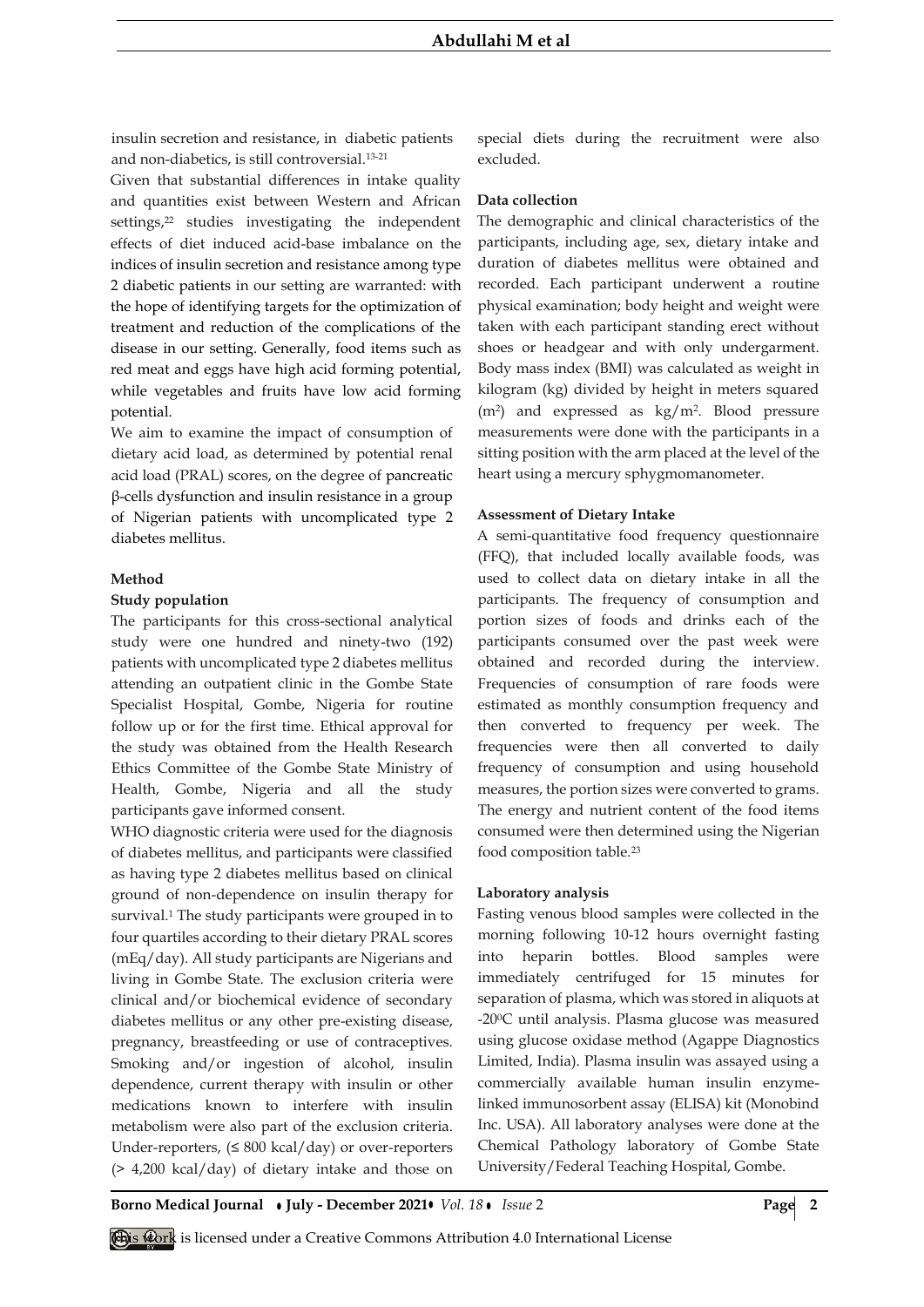## **Estimation of dietary acid intake and pancreatic cell function**

The dietary acid intake for each subject was determined using the Potential Renal Acid Load (PRAL) score. The PRAL score was calculated using the following equation:<sup>24</sup>

**PRAL** (mEq/day) =  $0.4888 \times$  dietary Protein (g/day) + 0.0366 × dietary Phosphorus (mg/day) − 0.0205 × dietary Potassium (mg/day) − 0.0125 × dietary Calcium (mg/day) − 0.0263 × dietary Magnesium (mg/day).<sup>24</sup>

PRAL is an estimate of the capacity of any food to release acids or alkalis to the body. Food items with positive PRAL score increase the generation of acid precursors and those food items with negative PRAL scores increase the generation of alkali precursors in the body.<sup>24</sup>

Pancreatic  $\beta$ -cell function was determined by the Homeostasis Model Assessment-Beta (HOMA-B) index.

**HOMA-β** =  $[20 \times$  Fasting Plasma Insulin ( $\mu$ U/mL)] / [Fasting Plasma Glucose (mmol/L) - 3.5]<sup>25</sup>

Insulin resistance was calculated as Homeostatic Model Assessment-Insulin Resistance (HOMA-IR);

**HOMA-IR** = Fasting Plasma Insulin (mU/mL)  $\times$ Fasting Plasma Glucose (mmol/L) / 22.5<sup>25</sup>

Insulin resistance was defined as HOMA-IR  $\geq 2.0^{26}$ 

## **Statistical analysis**

Statistical analysis was done using the Statistical Package for Social Sciences (SPSS) software version 20.0. Quantitative variables (age, duration of diabetes, body mass index, blood pressure, PRAL score, fasting plasma glucose, fasting plasma insulin, HOMA-IR, HOMA-β and dietary intakes of energy, protein, calcium, magnesium, phosphorus and potassium) were presented using measures of central tendency and dispersion and their mean values were compared across the PRAL quartiles categories using the ANOVA test. We considered all the p-values (two-sided) as significant if less than 0.05.

## **Results**

Demographic and dietary parameters of the study subjects are given in Table 1. The study included one hundred and ninety-two (192) type 2 diabetic subjects categorized in to four quartiles according to their median dietary acid intake. The median PRAL scores in first, second, third and fourth quartiles were  $-21.5$ mEq/day,  $+6.6$ mEq/day,  $+12.2$ mEq/day and +55.0mEq/day respectively. Mean duration of type 2 diabetes was not significantly different across the quartiles (*pfor trend > 0.05*). The mean age and body mass index of the study subjects were also not observed to be significantly different across the study groups (*p for trend > 0.05*).

The relationship between dietary acid intake and degree of pancreatic β-cells function as measured by HOMA- $β$  was examined (Table 2, Figures 1 and 2). Subjects in the higher quartiles of PRAL score had a significantly higher intake of proteins, calcium and phosphorus compared to those in the lower quartiles (*p for all < 0.05*), while subjects in the lower PRAL quartiles consumed significantly higher energy, potassium and magnesium than the subjects in the higher PRAL quartiles (*p for all < 0.05*).

Degree of pancreatic β-cells function was observed to be significantly lower in subjects in the highest quartile of the PRAL compared to those in the lower quartiles (*p for trend < 0.05*). There was a statistically significant trend with higher intake of dietary acid associated with increased degree of insulin resistance among the study subjects (*p for trend*< 0.05). Dietary acid load was found to be a significant predictor of pancreatic β-cells function, as measured by HOMA-β, among the study subjects.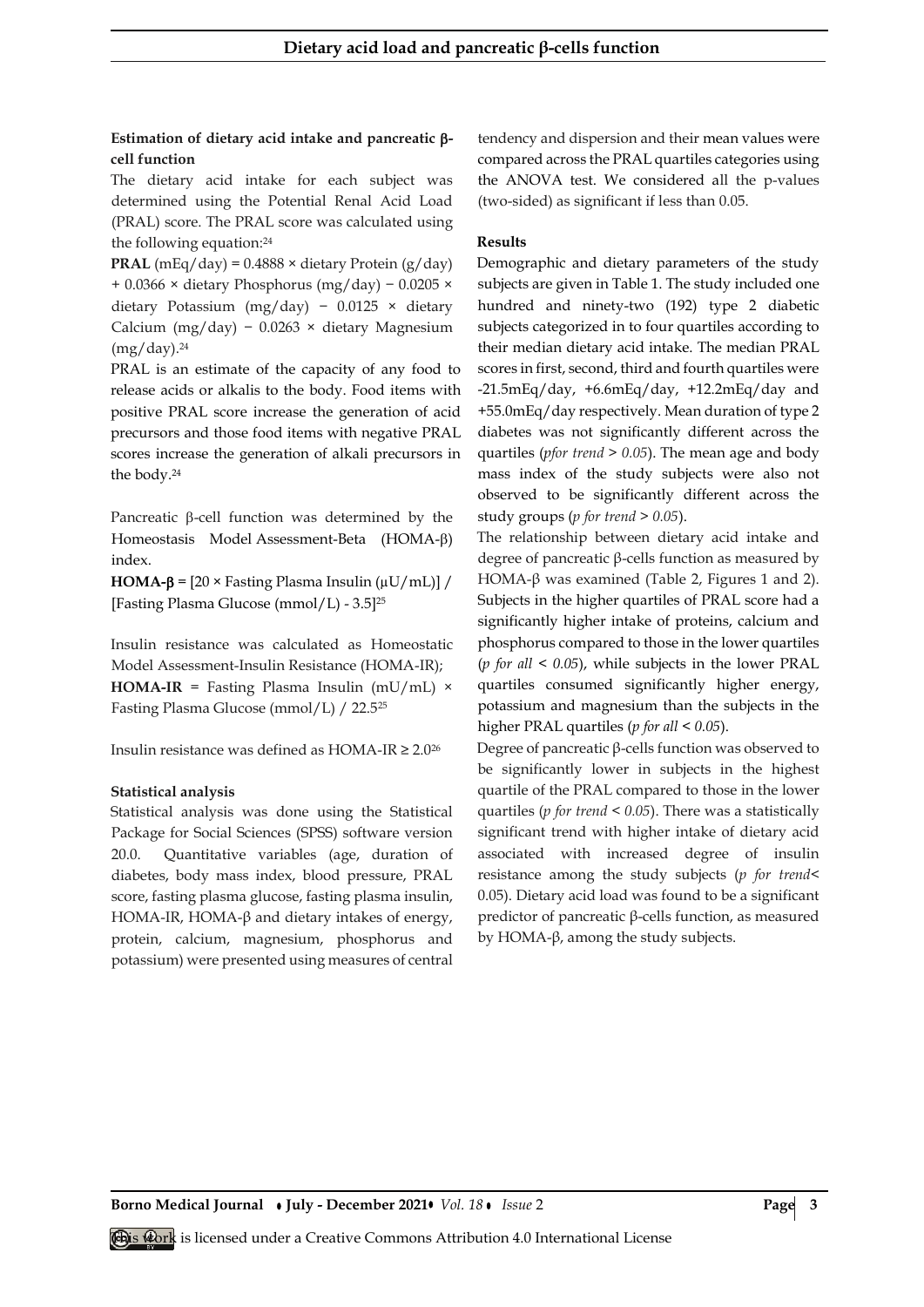# **Abdullahi M et al**

|                               | <b>Dietary PRAL Scores</b> |                |                |                |                          |  |  |
|-------------------------------|----------------------------|----------------|----------------|----------------|--------------------------|--|--|
|                               | $Q1(m \pm SD)$             | $Q2(m \pm SD)$ | $Q3(m \pm SD)$ | $Q4(m \pm SD)$ | $p$ -value               |  |  |
| Sample size (n)               | 48                         | 48             | 48             | 48             |                          |  |  |
| Age (years)                   | $53.4 \pm 5.3$             | $54.3 \pm 5.2$ | $54.8 \pm 5.3$ | $52.9 \pm 5.3$ | 0.318                    |  |  |
| Sex ratio (Male/Female)       | 27/21                      | 27/21          | 28/20          | 24/24          | $\overline{\phantom{a}}$ |  |  |
| Duration of type 2 DM (years) | $5.4 \pm 1.5$              | $5.2 \pm 1.6$  | $5.4 \pm 1.4$  | $5.3 \pm 1.4$  | 0.900                    |  |  |
| Body Mass Index $(kg/m^2)$    | $23.4 \pm 3.4$             | $23.6 \pm 4.0$ | $24.7 \pm 3.7$ | $25.0 \pm 4.1$ | 0.111                    |  |  |
| Systolic BP (mmHg)            | $120 \pm 5.4$              | $118 \pm 6.0$  | $118 \pm 5.8$  | $120 \pm 3.3$  | 0.219                    |  |  |
| Diastolic BP (mmHg)           | $77 \pm 4.5$               | $79 \pm 3.7$   | $79 \pm 3.0$   | $79 \pm 3.7$   | 0.051                    |  |  |
| $PRAL$ (mEq/day) <sup>*</sup> | $-21.5$                    | $+6.6$         | $+12.2$        | $+55.0$        | $0.000*$                 |  |  |
| Fasting PG (mmol/L)           | $10.4 \pm 2.3$             | $10.0 \pm 2.3$ | $10.4 \pm 2.5$ | $12.9 \pm 1.1$ | 0.000                    |  |  |
| Plasma Insulin (mU/mL)        | $14.5 \pm 5.3$             | $13.2 \pm 4.5$ | $13.8 \pm 5.7$ | $18.2 \pm 4.2$ | 0.000                    |  |  |

#### **Table 1: Characteristics of the study subjects across the quartiles of PRAL scores**

m, mean SD, standard deviation DM, diabetes mellitus BP, blood pressure PG, plasma glucose

*PRAL,* potential renal acid load \*Median values

Data are presented as proportion or m ± SD.

|                     | <b>Dietary PRAL Scores</b> |                |                |                  |            |  |  |
|---------------------|----------------------------|----------------|----------------|------------------|------------|--|--|
|                     | $Q1(m \pm SD)$             | $Q2(m \pm SD)$ | $Q3(m \pm SD)$ | $Q4(m \pm SD)$   | $p$ -value |  |  |
| Sample size (n)     | 48                         | 48             | 48             | 48               |            |  |  |
| Energy (kcal/day)   | $1957 \pm 556$             | $2395 \pm 192$ | $2410 \pm 177$ | $1888 \pm 630$   | 0.000      |  |  |
| Protein $(g/day)$   | $74.6 \pm 20.9$            | $89.8 \pm 7.2$ | $90.4 \pm 6.6$ | $112.8 \pm 21.5$ | 0.000      |  |  |
| Calcium (mg/day)    | $446 \pm 182$              | $575 \pm 106$  | $543 \pm 133$  | $604 \pm 45$     | 0.000      |  |  |
| Phosphorus (mg/day) | $819 \pm 211$              | $973 \pm 78$   | $979 \pm 72$   | $1206 \pm 217$   | 0.000      |  |  |
| Potassium (mg/day)  | $3488 \pm 738$             | $3144 \pm 679$ | $2898 \pm 622$ | $2944 \pm 614$   | 0.000      |  |  |
| Magnesium (mg/day)  | $1357 \pm 167$             | $1002 \pm 564$ | $480 \pm 582$  | $236 \pm 97$     | 0.000      |  |  |
| $HOMA-\beta$        | $41.9 \pm 5.5$             | $40.8 \pm 6.0$ | $39.9 \pm 6.5$ | $38.6 \pm 6.5$   | 0.047      |  |  |
| HOMA-IR             | $2.9 \pm 1.7$              | $2.5 \pm 1.4$  | $2.8 \pm 1.7$  | $4.3 \pm 1.2$    | 0.000      |  |  |

## **Table 2: Energy and Nutrient Intake of the study subjects across the quartiles of PRAL scores**

m, mean

SD, standard deviation

*PRAL,* potential renal acid load

HOMA-IR, Homeostasis Model Assessment-Insulin Resistance

HOMA-β, Homeostasis Model Assessment-Beta

Data are presented as m ± SD.

**Borno Medical Journal • July - December 2021•** *Vol. 18* • *Issue* 2 **Page** 4

<sup>#</sup>Kruskal-Wallis test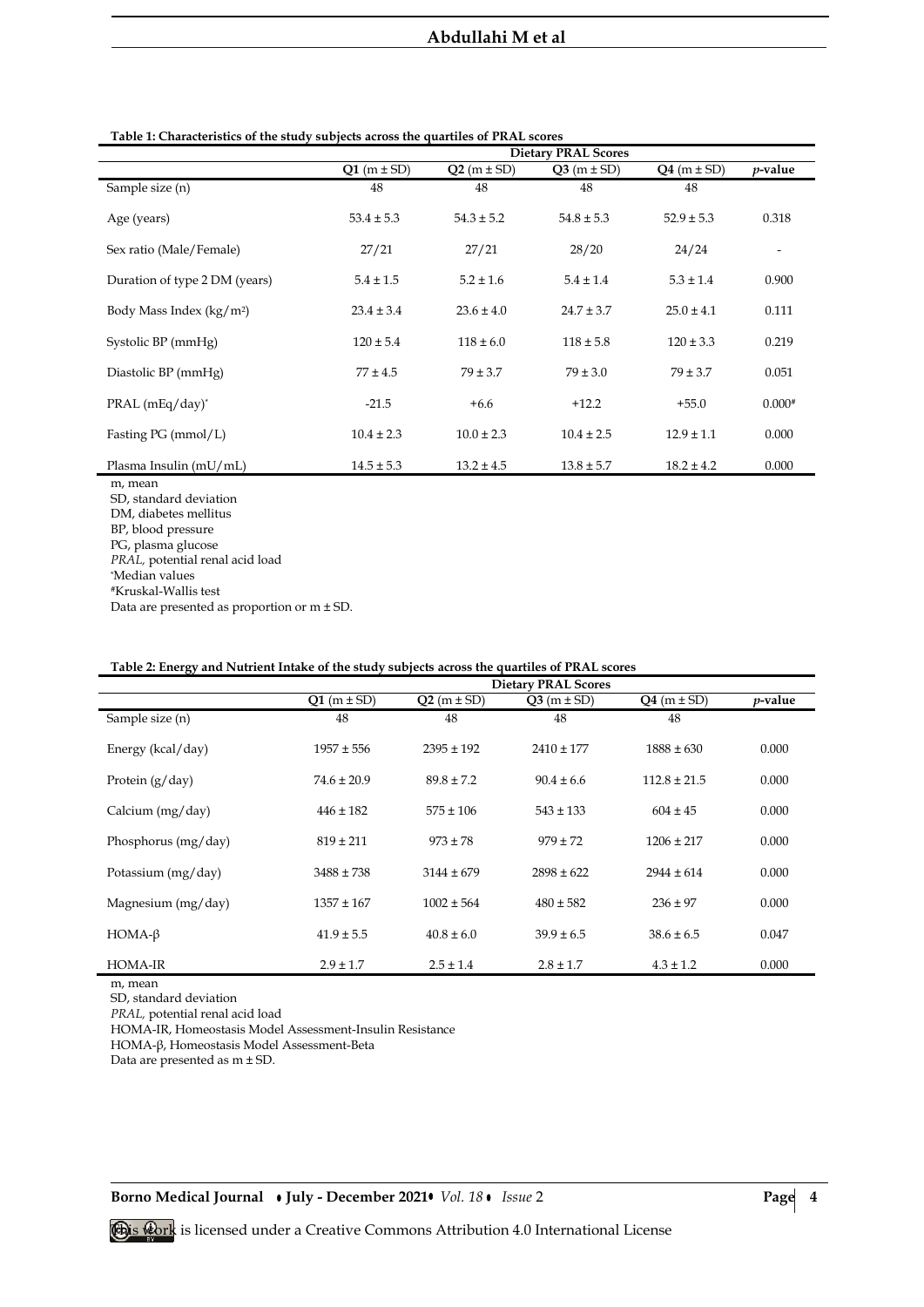

**Figure 1:** HOMA-β of the study subject across the quartiles of PRAL Scores.

Mean and standard deviation are shown.

HOMA-β, Homeostasis Model Assessment-Beta



the quartiles of PRAL Scores. Mean and standard deviation are shown. HOMA-IR, Homeostasis Model Assessment-Insulin Resistance

## **Discussion**

In this present study, we investigated the potential relationship between consumption of diet with high acid forming potential, as determined by dietary acid load score (PRAL), and the indices of insulin secretion (as determined by HOMA-β) and resistance (as determined by HOMA-IR) in a group of patients with uncomplicated type 2 diabetes mellitus at a specialist hospital in north eastern Nigeria.

We observed that HOMA-β is significantly lower among subjects in the group with highest intake of dietary acid compared to those in the group with lowest intake of dietary acid. We also found that lower dietary acid load scores is associated with increased HOMA-βamong the study subjects independent of total energy intake, age, gender, duration of diabetes mellitus and body weight status. Degree of insulin resistance was observed to be higher in subjects in the highest quartile of the PRAL compared to those in the lower quartiles.

Our results are in line with reports from previous studies wherein indices of dietary acid load were found to be significant predictors of pancreatic beta cell dysfunction and insulin resistance.13-16 In addition, Gæde et al observed, in a prospective study conducted among cohort of Danish men and women, that consumption of acidic diets is associated with a higher risk of diabetes mellitus.<sup>17</sup>

However, Xu et al, in a prospective study involving elderly Swedish men, did not find a significant relationship between dietary acid load, pancreatic βcells function and insulin sensitivity.<sup>18</sup> Furthermore, recent findings from a systematic review and metaanalysis of studies by Dehghan et al, also suggested no significant association between indices of dietary acid load and degree of insulin resistance.<sup>19</sup> Also, adding to the controversy, Harris et al<sup>20</sup> and Kozan et al<sup>21</sup> reported that alkalizing treatment has no effect on insulin sensitivity following high acid load meal in healthy individuals.20,21

Heterogeneity of the study participants, including differences in age, gender proportion and body weight status, and differences in the assay methods used in analysis of plasma insulin levels and the definition of insulin resistance used in the various studies might explained the inconsistencies.

Potential mechanisms by which diet induced low grade metabolic acidosis could contribute to the development of pancreatic β-cells dysfunction and insulin resistance have been proposed. Binding affinity of insulin to insulin receptors is decreased in acidosis<sup>27</sup> and while in pancreatic β-cells, glycolysis critically regulates insulin secretion by coupling glucose-stimulated insulin secretion, acidosis inhibits the expression of the glycolytic enzymes and switches the cellular metabolism from glycolysis to other metabolic pathways, thereby reducing insulin release.8,28,29 Also, the controlling mechanism that regulates the recycling of insulin receptors and insulin

**Borno Medical Journal • July - December 2021 •** *Vol. 18* • *Issue* 2 **Page 5**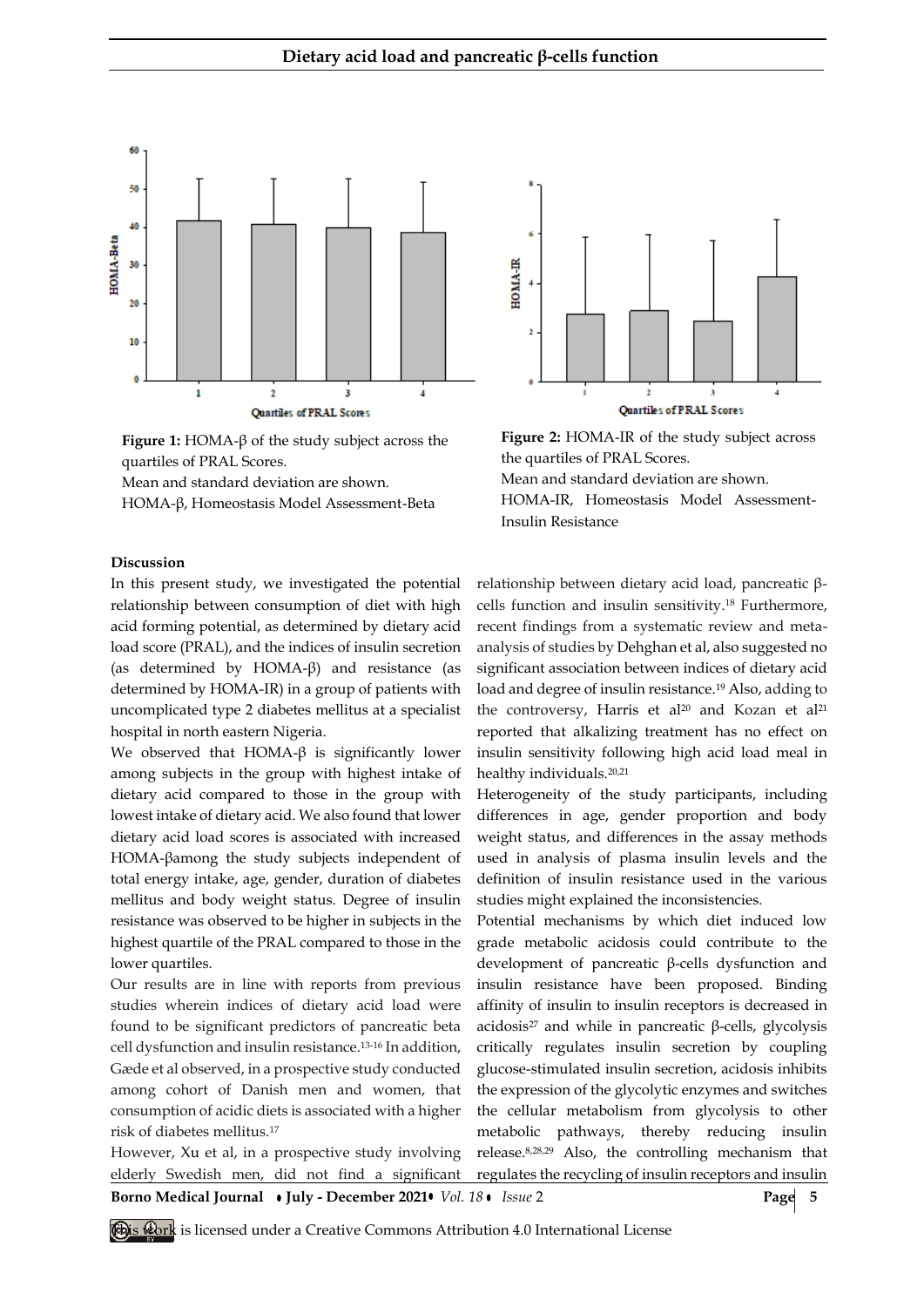is dependent on the cellular hydrogen ion concentration [H+]. Therefore, extracellular acidosis, which is associated with changes in the lysosomal pH, could affect secretion of insulin and sensitivity of tissues to insulin.8,30,31 Extracellular acidosis is also known to be associated with inflammation.<sup>32</sup> Increased transcription and expression of inflammatory cytokines including TGF-β, is associated with decreased tissue sensitivity to insulin and could cause pancreatic β-cells dysfunction.33-35

## **Conclusion**

We conclude that among subjects with type 2 diabetes mellitus in this study, consumption of a diet loaded with high acid forming potential food items was associated with greater insulin resistance and lower insulin secretion ability. Poor control of dietary acid load might be an additive mechanism contributing to deterioration of glycaemic control in type 2 diabetic patients in our setting. Further interventional studies are required to determine whether specific dietary interventions to control dietary acid intake may be a useful and achievable approach to improve pancreatic β-cells function, insulin resistance and glycaemic control among type 2 diabetics in our setting. We also recommend further studies in other ethnic groups with different dietary habits to validate these findings.

#### **Limitations**

The study is cross-sectional in nature; therefore, we cannot be certain of causality. Also, HOMA-β and HOMA-IR which are surrogate markers of insulin secretion and resistance respectively were used in the study rather than the gold standard methods that precisely measures insulin secretion and resistance. The degree to which these might have influenced the findings of this study requires further investigation. The assessment of dietary intake was done using a self-reported food frequency questionnaire which might be affected by recall bias.

## **Acknowledgement**

We would like to express our appreciation to all the study participants. There was no external funding source. The study was funded by personal financial contributions from the authors.

# **Conflict of interest**

Nil

The Health Research Ethics Committee of the Gombe State Ministry of Health, Gombe, Nigeria approved the study protocol.

## **References**

- 1. WHO Global Report on Diabetes. Geneva; World Health Organization; 2016.
- 2. Fasanmade OA, Dagogo-Jack S. Diabetes Care in Nigeria. *Annals of Global Health.* 2015; 81(6): 821 – 829.
- 3. Oputa RN, Chinenye S. Diabetes in Nigeria a translational medicine approach*. African Journal of Diabetes Medicine.* 2015; 23: 7 – 10.
- 4. U.K. prospective diabetes study 16. Overview of 6 years' therapy of type II diabetes: a progressive disease. U.K. Prospective Diabetes Study Group. *Diabetes.* 1995; 44: 1248 – 1258.
- 5. Kahn SE. The relative contributions of insulin resistance and beta-cell dysfunction to the pathophysiology of Type 2 diabetes. *Diabetologia.* 2003; 46: 3 – 19.
- 6. Yoshifumi Saisho. β-cell dysfunction: Its critical role in prevention and management of type 2 diabetes. *World J Diabetes.* 2015; 6(1): 109 – 124.
- 7. Adeva MM, Souto G. Diet-induced metabolic acidosis. *Clin Nutr.* 2011; 30: 416 – 421.
- 8. Baldini N, Avnet S. The Effects of Systemic and Local Acidosis on Insulin Resistance and Signaling.*Int. J. Mol. Sci.*2019; 20: 126.
- 9. Rebolledo OR, Hernandez RE, Zanetta AC, Gagliardino JJ. Insulin secretion during acid-base alterations. *Am J Physiol.* 1978; 234: E426 – E429.
- 10. Mak, R.H. Effect of metabolic acidosis on insulin action and secretion in uremia. *Kidney Int.*1998; 54: 603 –607.
- 11. Nabe K, Fujimoto S, Shimodahira M, Kominato R, Nishi Y, Funakoshi S, *et al.* Diphenylhydantoin suppresses glucose-induced insulin release by decreasing cytoplasmic H+ concentration in pancreatic islets. *Endocrinology.*2006; 147: 2717 – 2727.
- 12. Gunawardana SC, Rocheleau JV, Head WS, Piston DW. Nutrient-stimulated insulin secretion in mouse islets is critically dependent on intracellular pH. *BMC Endocr. Disord*. 2004; 4: 1.
- 13. Akter S, Eguchi M, Kuwahara K, Kochi T, Ito R, Kurotani K, *et al.* High dietary acid load is associated with insulin resistance: The Furukawa

**Borno Medical Journal • July - December 2021 •** *Vol. 18* **•** *Issue* **2 <b>Page 6** 

**This work** is licensed under a Creative Commons Attribution 4.0 International License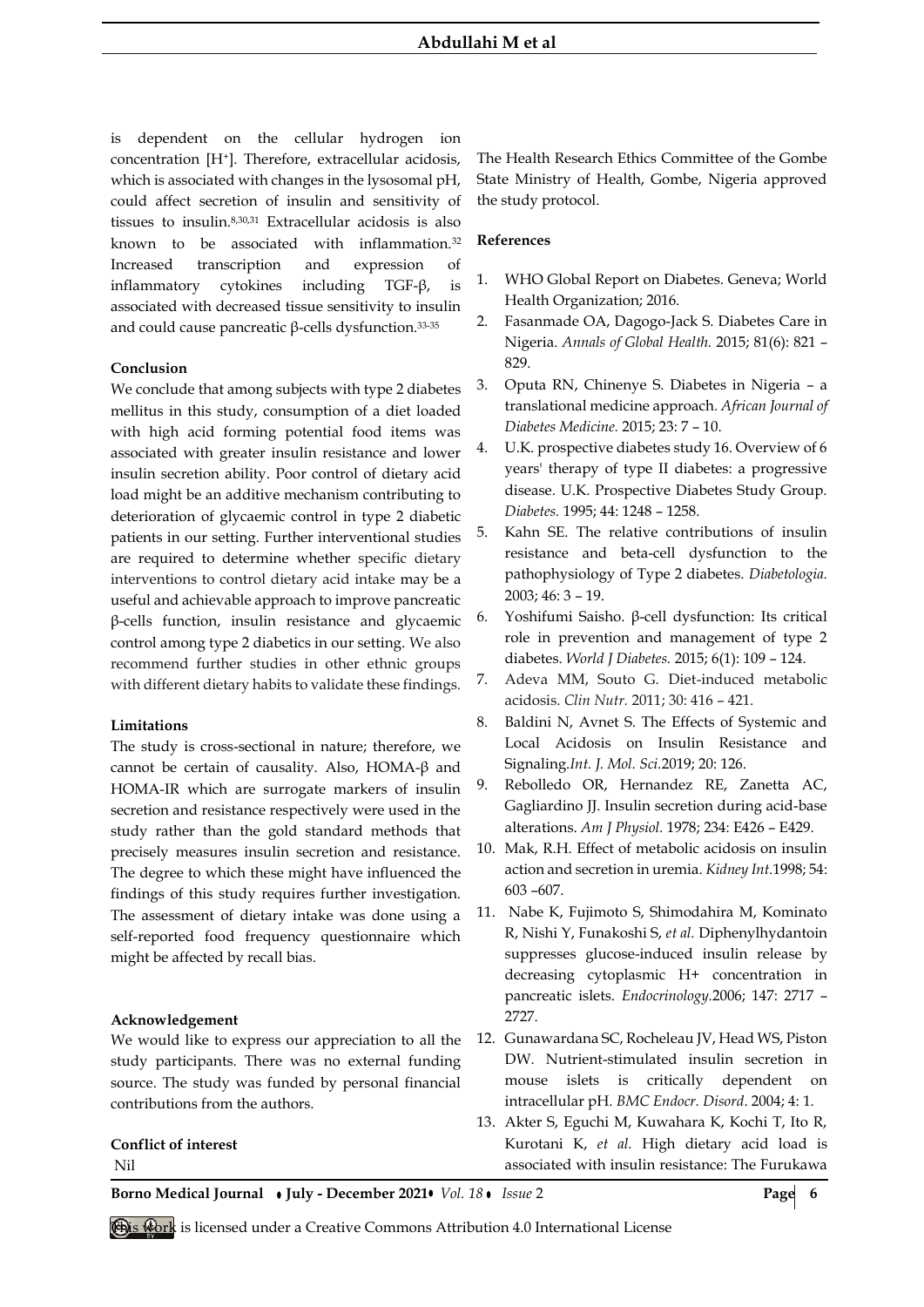Nutrition and Health Study. *Clin. Nutr.*2016; 35: 453 – 459.

- 14. Lee KW, Shin D. Positive association between dietary acid load and future insulin resistance risk: findings from the Korean Genome and Epidemiology Study. *Nutr J*. 2020; 19:137.
- 15. Moghadam SK, Bahadoran Z, Mirmiran P, Tohidi M, Azizi F. Association between Dietary Acid Load and Insulin Resistance: Tehran Lipid and Glucose Study. *Prev. Nutr. Food Sci.* 2016; 21(2): 104 – 109.
- 16. Emamat H, Tangestani H, Bahadoran Z, Khalili-Moghadam S, Mirmiran P. The associations of dietary acid load with insulin resistance and type 2 diabetes: a systematic review of existing human studies. Recent Pat Food Nutr Agric. 2019; 10(1): 27 – 33.
- 17. Gæde J, Nielsen T, Madsen ML, Toft U, Jørgensen T, Overvad K, *et al.* Population-based studies of relationships between dietary acidity load, insulin resistance and incident diabetes in Danes. *Nutr J*. 2018; 17: 91.
- 18. Xu H, Jia T, Huang X, Risérus U, Cederholm T, Arnlöv J, *et al.* Dietary acid load, insulin sensitivity and risk of type 2 diabetes in community-dwelling older men. *Diabetologia.*2014; 57:1561 – 1568.
- 19. Dehghan P, Abbasalizad Farhangi M. Dietary acid load, blood pressure, fasting blood sugar and biomarkers of insulin resistance among adults: Findings from an updated systematic review and meta-analysis. *Int J Clin Pract*. 2020; 74: e13471.
- 20. Harris SS, Dawson-Hughes B. No effect of bicarbonate treatment on insulin sensitivity and glucose control in non-diabetic older adults. *Endocrine.*2010; 38: 221 – 226.
- 21. Kozan P, Blythe JC, Greenfield JR, Samocha-Bonet D. The Effect of Buffering High Acid Load Meal with Sodium Bicarbonate on Postprandial Glucose Metabolism in Humans – A Randomized Placebo-Controlled Study. *Nutrients*.2017; 9: 861.
- 22. Delisle H. Findings on dietary patterns in different groups of African origin undergoing nutrition transition.*Appl. Physiol. Nutr. Metab.* 2010; 35: 224 – 228.
- 23. Nigeria Food Composition Available from http://nigeriafooddata.ui.edu.ng/Database.
- 24. Remer T, Dimitriou T, Manz F. Dietary potential renal acid load and renal net acid excretion in

healthy, free-living children and adolescents. *Am J Clin Nutr. 2*003; 77:1255 – 1260.

- 25. Matthews DR, Hosker JP, Rudenski AS, Naylor BA, Treacher DF, Truner RC. Homeostasis model assessment: insulin resistance and beta-cell function from fasting plasma glucose and insulin concentrations in man. *Diabetologia.* 1985; 28: 412 – 419.
- 26. Oli JM, Adeyemo AA, Okafor GO, Ofoegbu EN, Onyenekwe B, Chukwuka CJ, *et al.* (2009) Basal insulin resistance and secretion in Nigerians with type 2 diabetes mellitus. *Metab Syndr Relat Disord*. 7: 595‑599.
- 27. Whittaker J, Cuthbert C, Hammond VA, Alberti KG. The effects of metabolic acidosis in vivo on insulin binding to isolated rat adipocytes. *Metabolism.*1982; 31(6): 553 – 557.
- 28. Komatsu M, Takei M, Ishii H, Sato Y. Glucosestimulated insulin secretion: A newer perspective. *J Diabetes Investig.* 2013; 4(6): 511 – 516.
- 29. Bevington A, Walls J. Protein catabolism in metabolic acidosis: inhibition of glycolysis by low pH suggests a role for glucose. *Biochem Soc Trans.* 1995; 23(3): 464S.
- 30. Glunde K, Guggino SE, Solaiyappan M, Pathak AP, Ichikawa Y, Bhujwalla ZM. Extracellular acidification alters lysosomal trafficking in human breast cancer cells. *Neoplasia*. 2003; 5(6): 533 – 545.
- 31. Haeusler RA, McGraw TE, Accili D. Biochemical and cellular properties of insulin receptor signalling. *Nat Rev Mol Cell Biol.*2018; 19(1): 31 – 44.
- 32. Casimir GJ, Lefèvre N, Corazza F, Duchateau J, Chamekh M. The Acid–Base Balance and Gender in Inflammation: A Mini-Review. *Front. Immunol.* 2018; 9: 475.
- 33. Dhawan S, Dirice E, Kulkarni RN, Bhushan A. Inhibition of TGF-b Signaling Promotes Human Pancreatic b-Cell Replication. *Diabetes.* 2016; 65: 1208 – 1218.
- 34. Lin HM, Lee JH, Yadav H, Kamaraju AK, Liu E, Zhigang D, *et al.* Transforming Growth Factorβ/Smad3 Signaling Regulates Insulin Gene Transcription and Pancreatic Islet β-Cell Function. *J Biol Chem.* 2009; 284(18): 12246 – 12257.
- 35. Heydarpour F, Sajadimajd S, Mirzarazi E, Haratipour P, Joshi T, Farzaei MH, *et al.* Involvement of TGF-β and Autophagy Pathways in Pathogenesis of Diabetes: A Comprehensive

**Borno Medical Journal • July - December 2021•** *Vol. 18* • *Issue* 2 **Page 7** 

**This Work** is licensed under a Creative Commons Attribution 4.0 International License